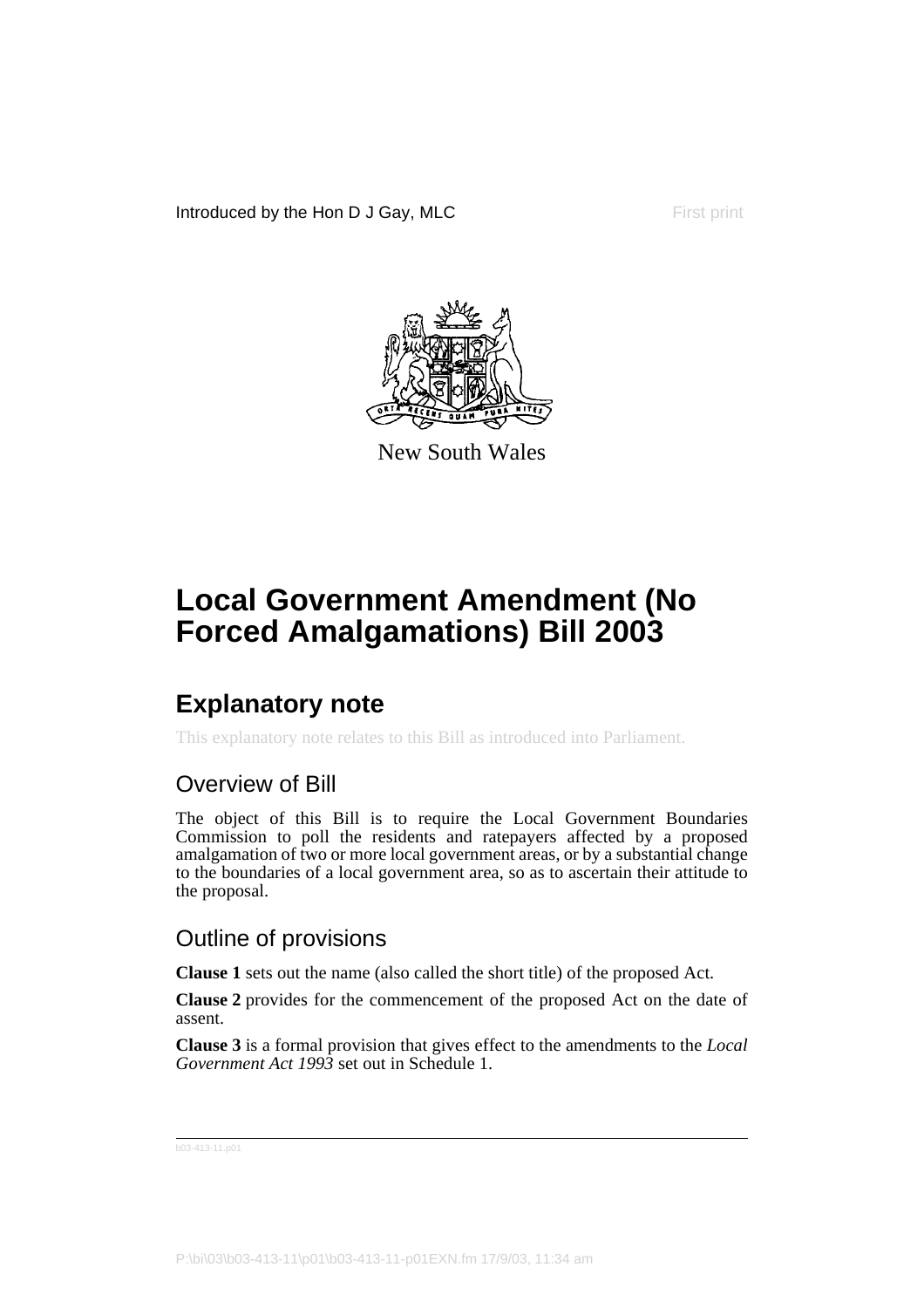Explanatory note

### **Schedule 1 Amendments**

At present, any proposal to amalgamate two or more local government areas into one or more new areas, or to alter the boundaries of one or more areas, must be referred by the Minister for examination and report to the Boundaries Commission or to the Director-General. It is only if the proposal concerns amalgamation that the Boundaries Commission or the Director-General is required to seek the views of electors of each of the areas by means of advertised public meeting or formal poll. (See current section 218F of the *Local Government Act 1993*).

The amendments made by Schedule 1 will require all proposals for the amalgamation of two or more areas, or that involve a substantial alteration to a boundary of an area, to be referred to the Boundaries Commission. (See proposed section 218F (1A)). The term *substantial alteration* to a boundary of an area is defined to mean an alteration the net effect of which is to increase or reduce the physical size of the area concerned by 10% or more or that is part of a redistribution of boundaries throughout the State. (See the proposed amendment to the Dictionary).

The Boundaries Commission will be required to conduct a public hearing in relation to each such proposed amalgamation or substantial boundary alteration and to have regard to the matters raised at that public hearing. (See proposed section 265A).

The Boundaries Commission will also be required to conduct a postal ballot in relation to each such proposed amalgamation or substantial boundary alteration (although the Boundaries Commission may request the Electoral Commissioner to conduct the postal ballot). (See proposed section 265B).

The people who may vote at the postal ballot are the same as the people who may vote at local council elections, namely, residents, owners of rateable land, occupiers of rateable land and ratepaying lessees of rateable land. (See proposed section 265C).

The electors in a postal ballot conducted under proposed section 265B will be taken to be in favour of the proposal the subject of the postal ballot if a majority of the formal votes cast in each area to which the proposal relates is in favour of the proposal. In any other case, the electors are taken to have rejected the proposal. (See proposed section 265D (1)).

Once a postal ballot is determined, the Boundaries Commission is required to cause notice of the result of the postal ballot to be published in a newspaper circulating in the area to which the proposal the subject of the postal ballot relates. (See proposed section 265D (2)).

Explanatory note page 2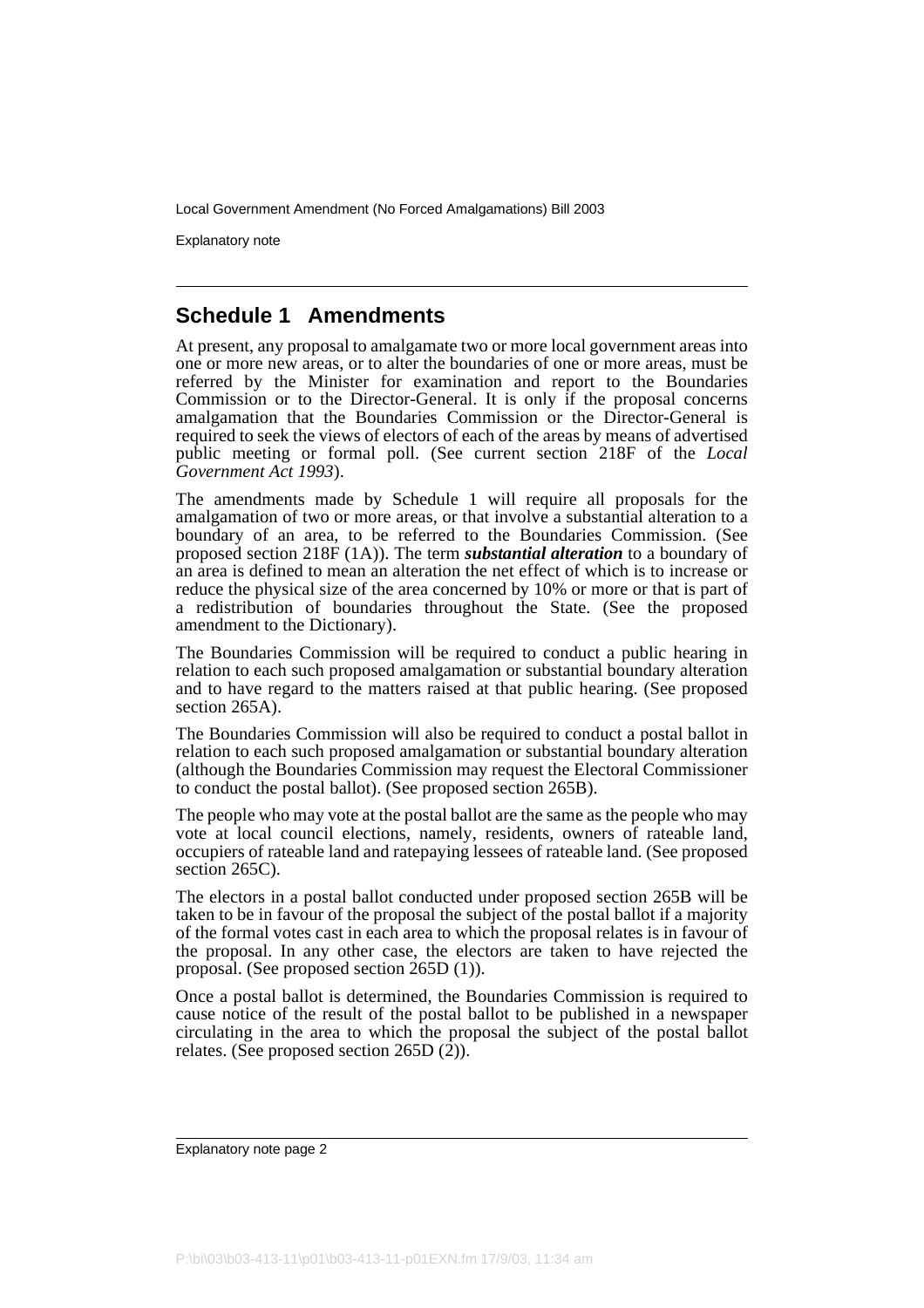Explanatory note

The Boundaries Commission is required to have regard to the result of the public hearing and the postal ballot in the report that it is required to prepare for the Minister. The report of the Boundaries Commission must contain an analysis of the public hearing and, if the recommendation of the report is contrary to any general consensus reached at the public hearing, must contain a detailed explanation as to why the Boundaries Commission does not endorse that general consensus. (See proposed section 265A (4)). The report must also contain an analysis of the postal ballot (specifying the result of the postal ballot). If the recommendation of the report is contrary to the result of the postal ballot, the report must contain a detailed explanation as to why the Boundaries Commission does not endorse the result of the postal ballot. (See proposed section 265D (3)).

The proposed amendments do not apply to boundary changes or amalgamations that are in progress. (See proposed amendment to Schedule 8).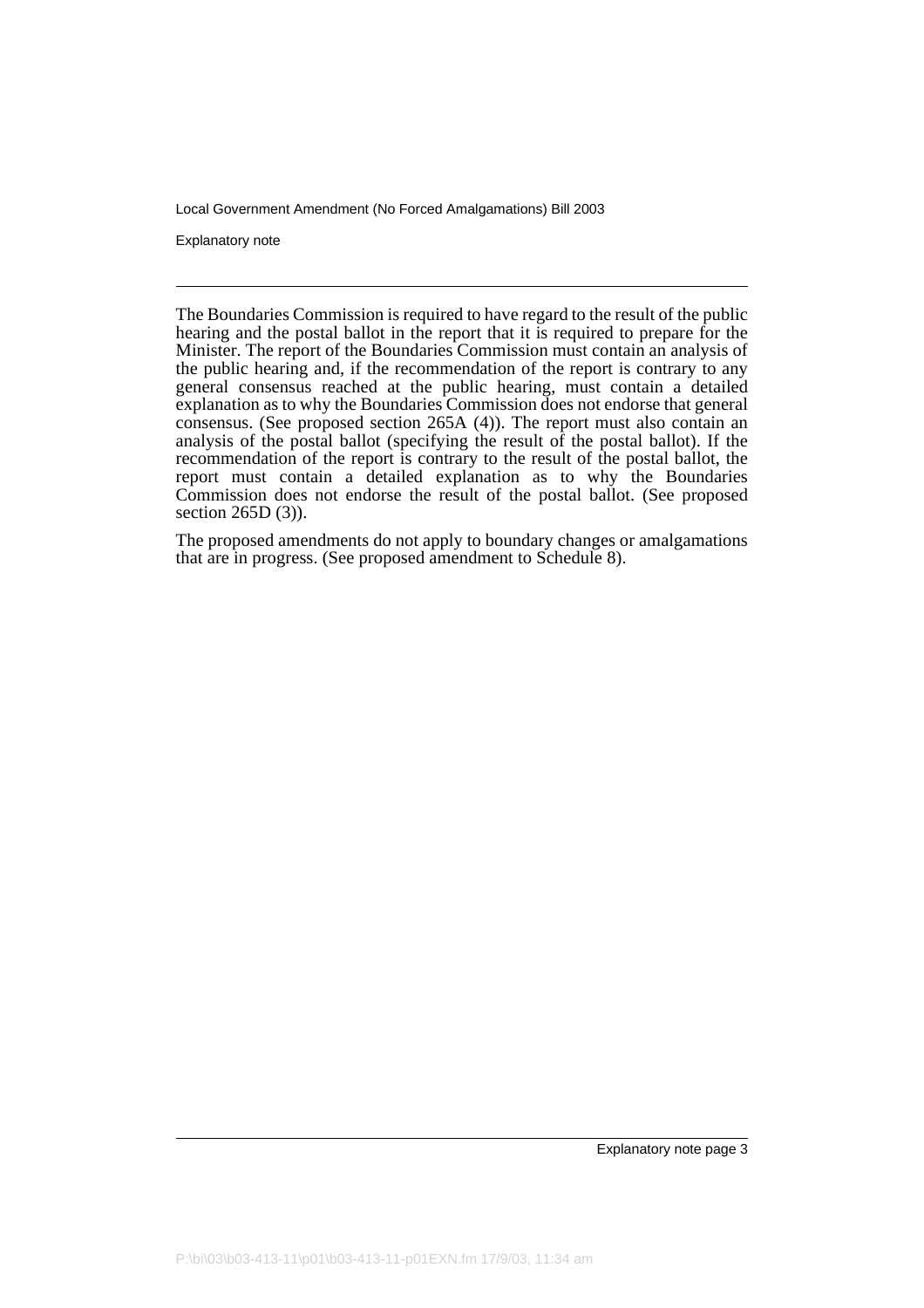Explanatory note

Explanatory note page 4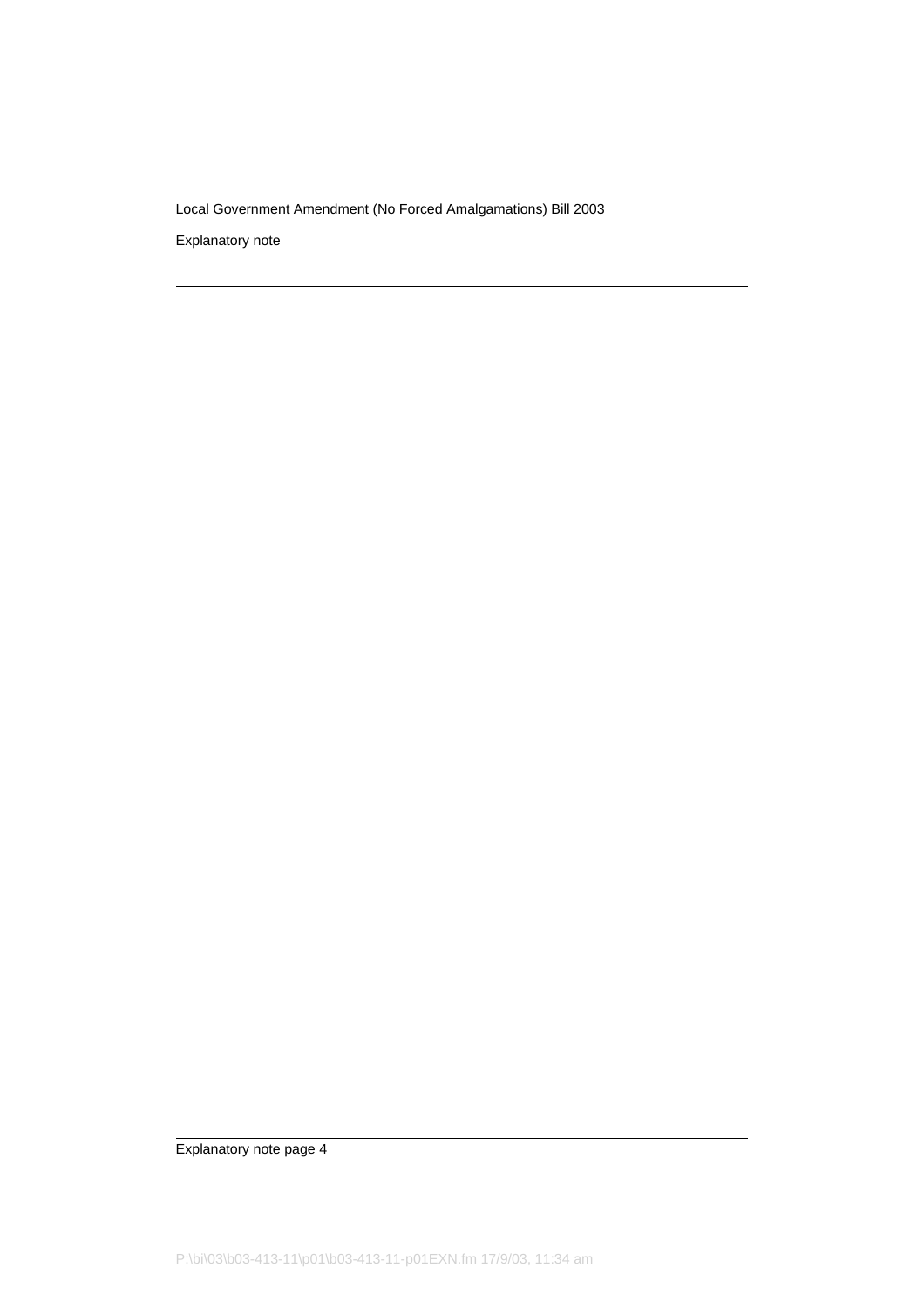Introduced by the Hon D J Gay, MLC First print



New South Wales

## **Local Government Amendment (No Forced Amalgamations) Bill 2003**

### **Contents**

|    |                                              | Page |
|----|----------------------------------------------|------|
| 1. | Name of Act                                  |      |
| 2  | Commencement                                 | 2    |
| 3  | Amendment of Local Government Act 1993 No 30 | 2    |
|    | Schedule 1 Amendments                        |      |

b03-413-11.p01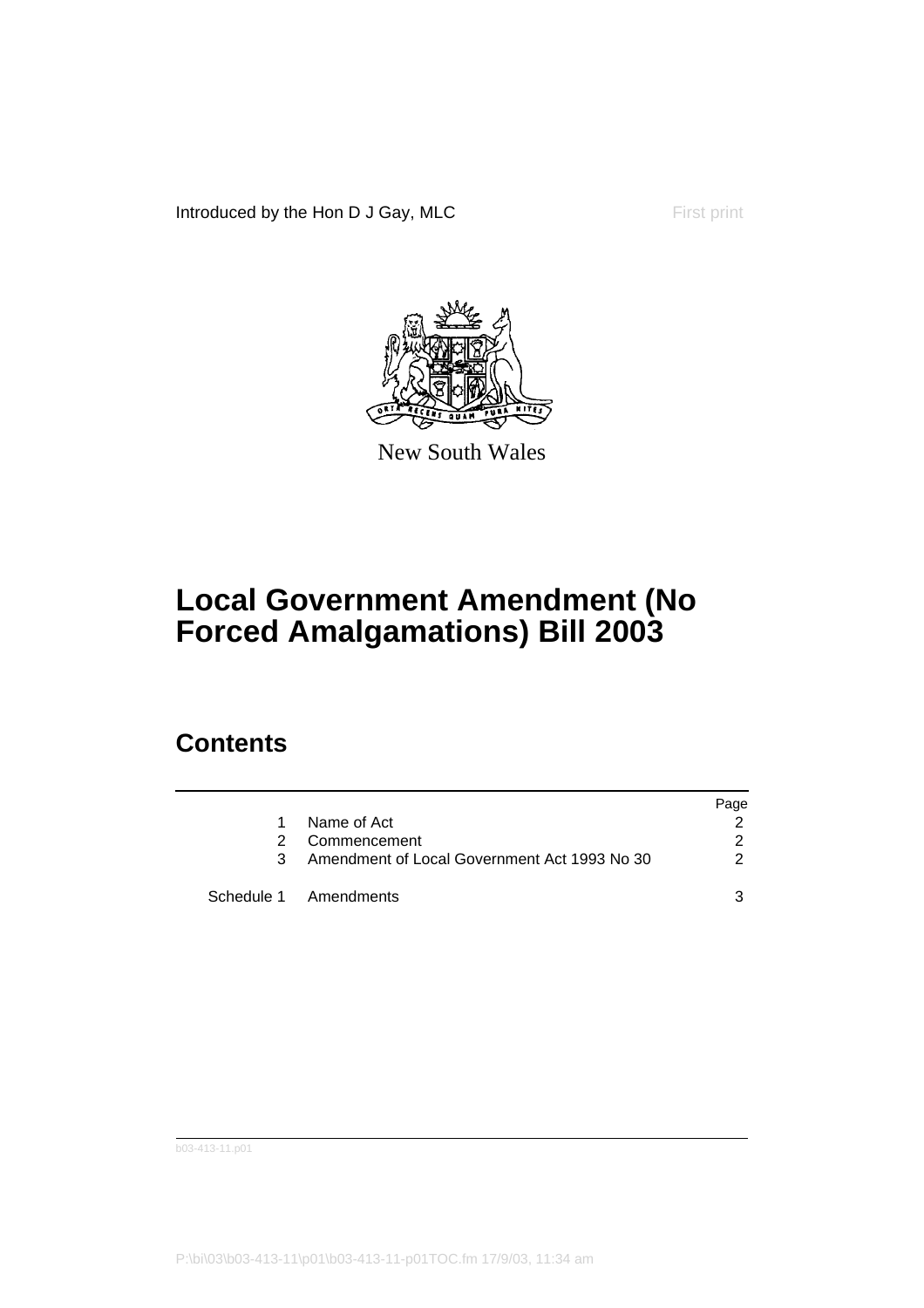**Contents** 

Page

Contents page 2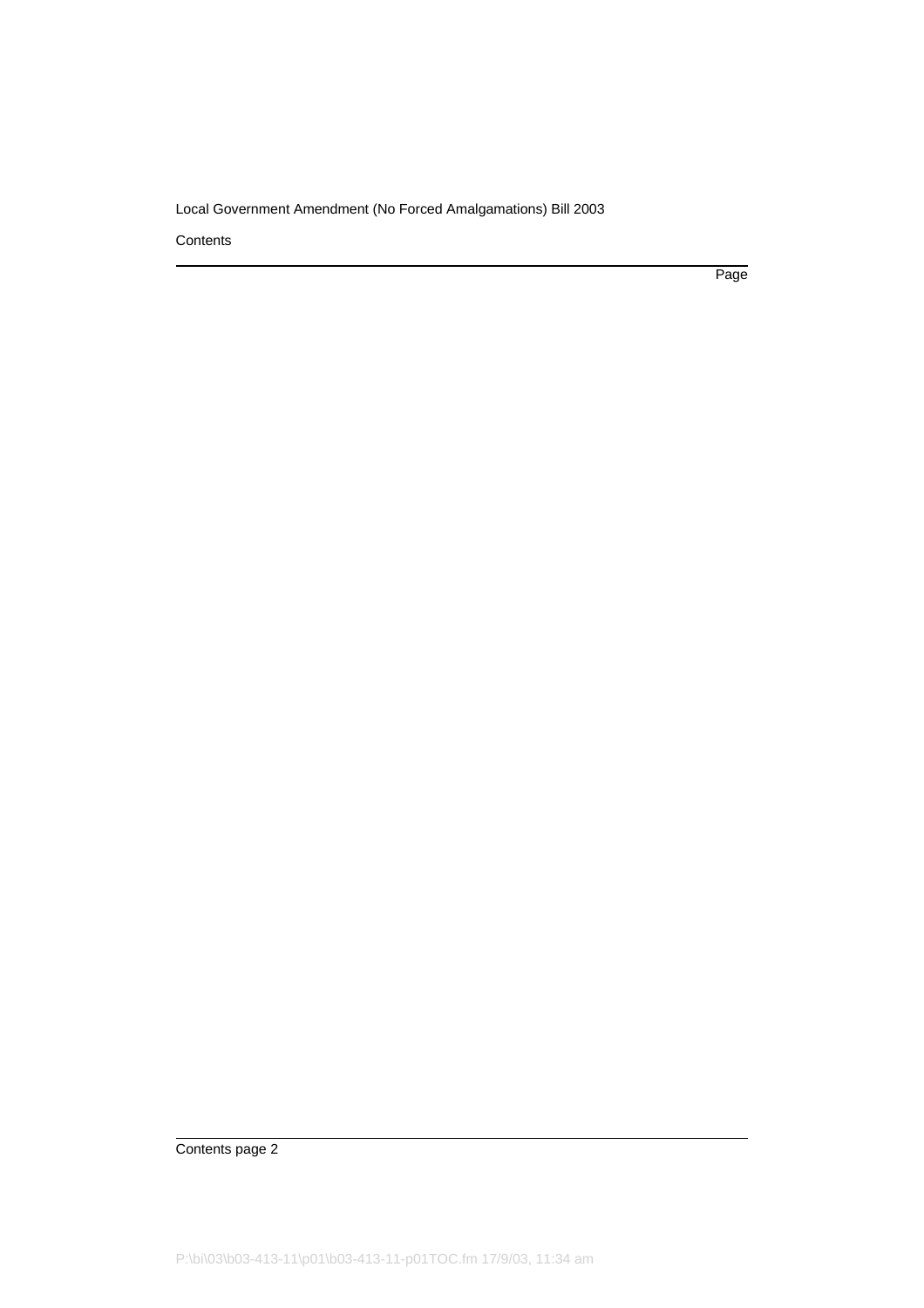

New South Wales

# **Local Government Amendment (No Forced Amalgamations) Bill 2003**

No , 2003

#### **A Bill for**

An Act to amend the *Local Government Act 1993* to ensure that the attitude of residents and ratepayers of a local government area to any proposal to make a substantial alteration to the boundary of the area, or to amalgamate the area with any other area, is ascertained before any recommendation to proceed with the proposal is made; and for related purposes.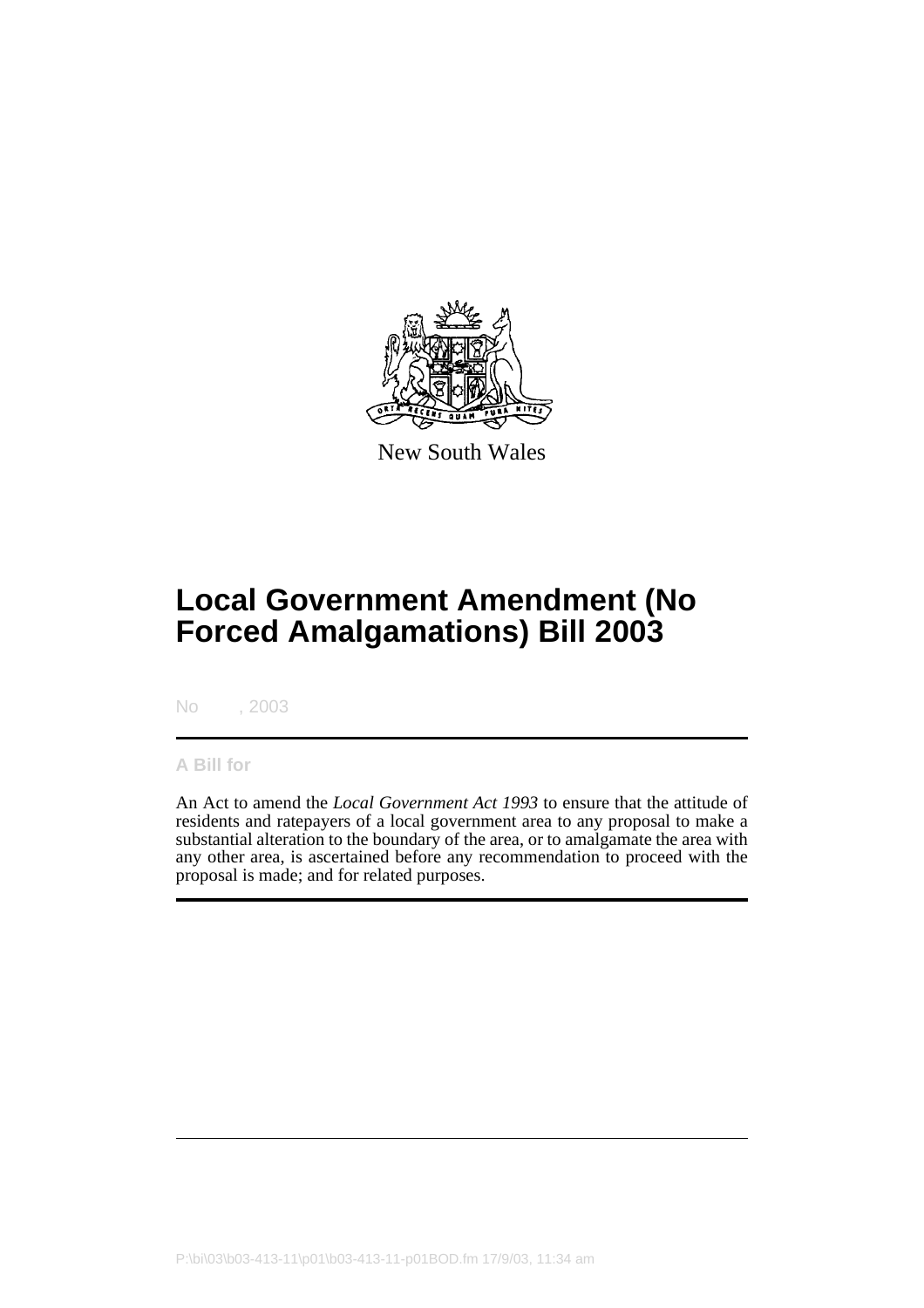<span id="page-7-2"></span><span id="page-7-1"></span><span id="page-7-0"></span>

| The Legislature of New South Wales enacts: |                                                                                          |        |
|--------------------------------------------|------------------------------------------------------------------------------------------|--------|
|                                            | Name of Act                                                                              | 2      |
|                                            | This Act is the <i>Local Government Amendment (No Forced</i><br>Amalgamations) Act 2003. | 3<br>4 |
| 2                                          | <b>Commencement</b>                                                                      | 5      |
|                                            | This Act commences on the date of assent.                                                | 6      |
| 3                                          | <b>Amendment of Local Government Act 1993 No 30</b>                                      | 7      |
|                                            | The Local Government Act 1993 is amended as set out in<br>Schedule 1.                    | 8<br>9 |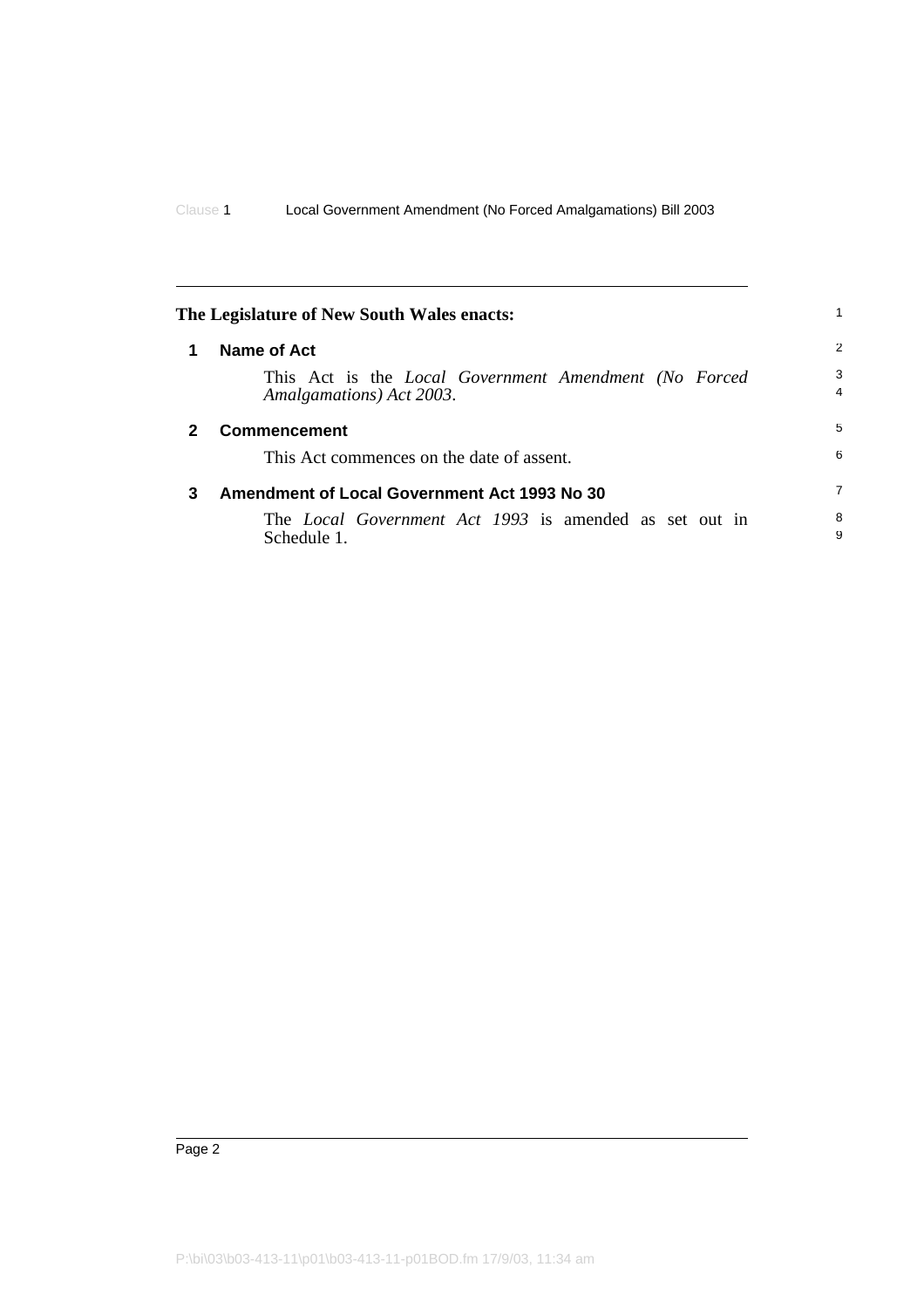Amendments Schedule 1

 $\bar{\bar{z}}$ 

 $\bar{z}$ 

 $\bar{z}$ 

<span id="page-8-0"></span>

| <b>Schedule 1 Amendments</b> |                                                                                                                                                 |                                  | (Section 3)                                                                                                                                                                                             | 1<br>$\overline{2}$  |  |  |
|------------------------------|-------------------------------------------------------------------------------------------------------------------------------------------------|----------------------------------|---------------------------------------------------------------------------------------------------------------------------------------------------------------------------------------------------------|----------------------|--|--|
| $[1]$                        | Section 218F Referral of proposal for examination and report                                                                                    |                                  |                                                                                                                                                                                                         |                      |  |  |
|                              |                                                                                                                                                 | Insert after section $218F(1)$ : |                                                                                                                                                                                                         |                      |  |  |
|                              | (1A)                                                                                                                                            |                                  | However, the Minister must refer the proposal to the<br>Boundaries Commission if the proposal:                                                                                                          | 5<br>6               |  |  |
|                              |                                                                                                                                                 | (a)                              | is for the amalgamation of two or more areas, or                                                                                                                                                        | $\overline{7}$       |  |  |
|                              |                                                                                                                                                 | (b)                              | involves a substantial alteration to a boundary.                                                                                                                                                        | 8                    |  |  |
| $[2]$                        | Section 218F (3)-(5)                                                                                                                            |                                  |                                                                                                                                                                                                         | 9                    |  |  |
|                              | Omit the subsections.                                                                                                                           |                                  |                                                                                                                                                                                                         | 10                   |  |  |
| $[3]$                        | <b>Section 218F (6)</b>                                                                                                                         |                                  |                                                                                                                                                                                                         | 11                   |  |  |
|                              | Omit ", or that is an amalgamation proposal (as defined in section 218G),".                                                                     |                                  |                                                                                                                                                                                                         |                      |  |  |
| [4]                          | <b>Section 263 Functions of Boundaries Commission</b><br>Omit section 263 (1). Insert instead:<br>(1)<br>The Boundaries Commission is required: |                                  |                                                                                                                                                                                                         | 13                   |  |  |
|                              |                                                                                                                                                 |                                  |                                                                                                                                                                                                         | 14                   |  |  |
|                              |                                                                                                                                                 |                                  |                                                                                                                                                                                                         | 15                   |  |  |
|                              |                                                                                                                                                 | (a)                              | to examine and report on any matter with respect to the<br>boundaries of areas and the areas of operation of county<br>councils that is referred to it by the Minister under<br>section $218F(1)$ , and | 16<br>17<br>18<br>19 |  |  |
|                              |                                                                                                                                                 | (b)                              | to review and comment on any report furnished to it by<br>the Director-General under section 218F (6).                                                                                                  | 20<br>21             |  |  |
| [5]                          | <b>Section 263 (2A)</b>                                                                                                                         |                                  |                                                                                                                                                                                                         | 22                   |  |  |
|                              |                                                                                                                                                 |                                  | Omit the subsection. Insert instead:                                                                                                                                                                    | 23                   |  |  |
|                              | (2A)                                                                                                                                            |                                  | Despite subsection (2), the Boundaries Commission:                                                                                                                                                      | 24                   |  |  |
|                              |                                                                                                                                                 | (a)                              | must conduct a public hearing when required to do so<br>under section 265A, and                                                                                                                         | 25<br>26             |  |  |
|                              |                                                                                                                                                 | (b)                              | must conduct a postal ballot, or cause a postal ballot to<br>be conducted, when required to do so under section<br>265B.                                                                                | 27<br>28<br>29       |  |  |

Page 3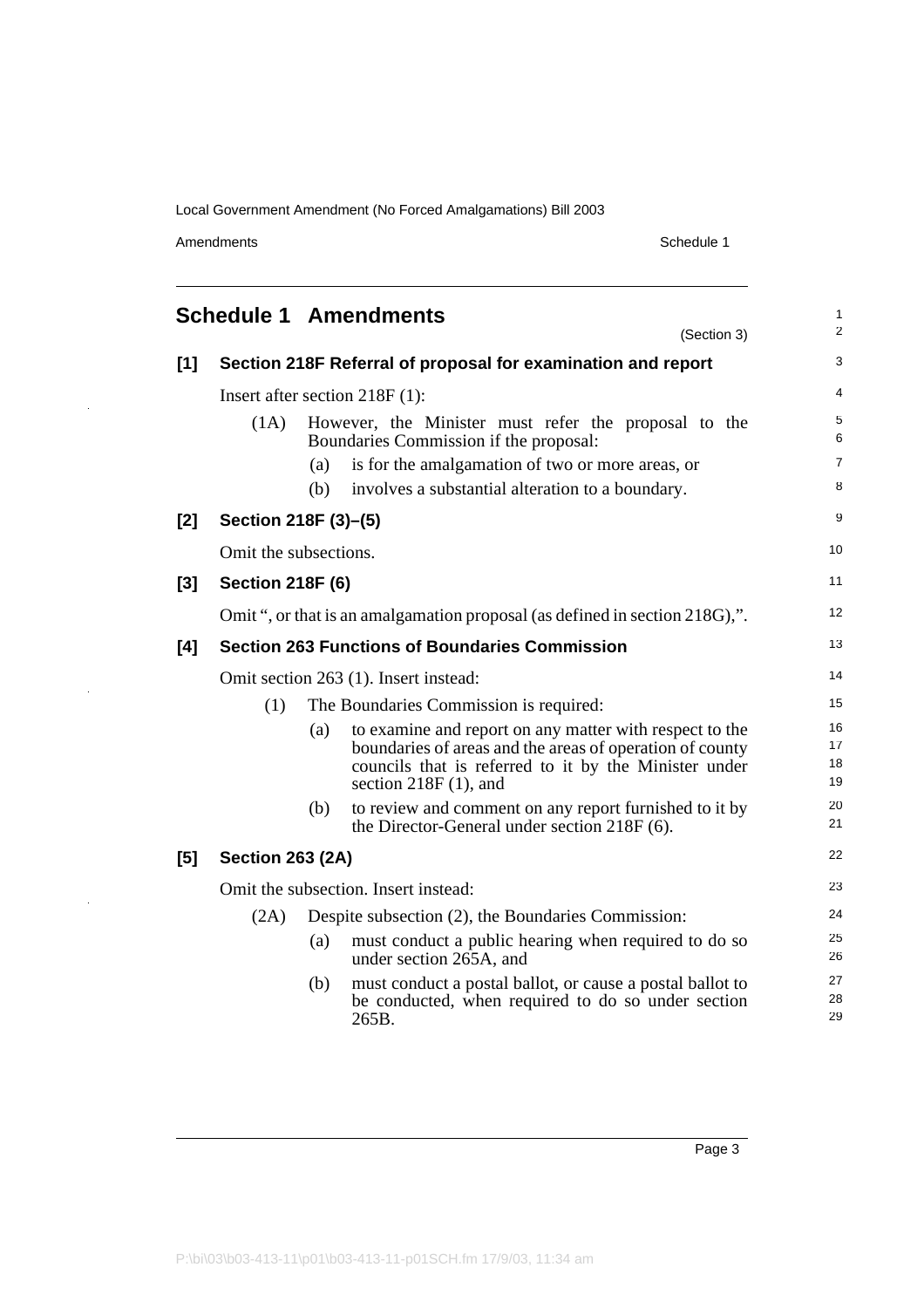Schedule 1 Amendments

l,

 $\bar{z}$ 

| [6]   | Section 265 Boundaries Commission may conduct survey or poll |     |                                                                                                                                                                                                                                                                                                                                                                                                                                                                                   |                                              |  |
|-------|--------------------------------------------------------------|-----|-----------------------------------------------------------------------------------------------------------------------------------------------------------------------------------------------------------------------------------------------------------------------------------------------------------------------------------------------------------------------------------------------------------------------------------------------------------------------------------|----------------------------------------------|--|
|       | Insert after section $265(3)$ :                              |     |                                                                                                                                                                                                                                                                                                                                                                                                                                                                                   |                                              |  |
|       | (4)<br>This section is subject to section 265B.              |     |                                                                                                                                                                                                                                                                                                                                                                                                                                                                                   |                                              |  |
| $[7]$ | Sections 265A-265D<br>Insert after section 265:              |     |                                                                                                                                                                                                                                                                                                                                                                                                                                                                                   |                                              |  |
|       |                                                              |     |                                                                                                                                                                                                                                                                                                                                                                                                                                                                                   |                                              |  |
|       | 265A                                                         |     | Public hearing required in relation to proposed amalgamation<br>or substantial boundary alteration                                                                                                                                                                                                                                                                                                                                                                                |                                              |  |
|       |                                                              | (1) | The Boundaries Commission must ascertain by means of a<br>public hearing the attitude of the residents and ratepayers of<br>the area or areas concerned in relation to the following:                                                                                                                                                                                                                                                                                             | 8<br>9<br>10                                 |  |
|       |                                                              |     | a proposal for a substantial alteration of any one or<br>(a)<br>more boundaries of any area,                                                                                                                                                                                                                                                                                                                                                                                      | 11<br>12                                     |  |
|       |                                                              |     | a proposal to amalgamate two or more areas.<br>(b)                                                                                                                                                                                                                                                                                                                                                                                                                                | 13                                           |  |
|       |                                                              | (2) | The public hearing is to be advertised and conducted in such<br>manner as is determined by the Boundaries Commission,<br>subject to this Act and the regulations.                                                                                                                                                                                                                                                                                                                 | 14<br>15<br>16                               |  |
|       |                                                              | (3) | The Boundaries Commission must consider the matters raised<br>at the public hearing before making any decision with respect<br>to the matter to which it relates.                                                                                                                                                                                                                                                                                                                 | 17<br>18<br>19                               |  |
|       |                                                              | (4) | The report of the Boundaries Commission under section<br>263 (1) must contain an analysis of the public hearing<br>(specifying any general consensus reached at the public<br>hearing and the main arguments put at the public hearing)<br>and, if the recommendation of the report is contrary to any<br>general consensus reached at the public hearing, must contain<br>a detailed explanation as to why the Boundaries Commission<br>does not endorse that general consensus. | 20<br>21<br>22<br>23<br>24<br>25<br>26<br>27 |  |
|       | 265B                                                         |     | Postal ballot required in relation to proposed amalgamation or<br>substantial boundary alteration                                                                                                                                                                                                                                                                                                                                                                                 | 28<br>29                                     |  |
|       |                                                              | (1) | The Boundaries Commission must ascertain by means of a<br>postal ballot the attitude of the residents and ratepayers of the<br>area or areas concerned in relation to the following:                                                                                                                                                                                                                                                                                              | 30<br>31<br>32                               |  |
|       |                                                              |     | a proposal for a substantial alteration of any one or<br>(a)<br>more boundaries of any area,                                                                                                                                                                                                                                                                                                                                                                                      | 33<br>34                                     |  |
|       |                                                              |     | a proposal to amalgamate two or more areas.<br>(b)                                                                                                                                                                                                                                                                                                                                                                                                                                | 35                                           |  |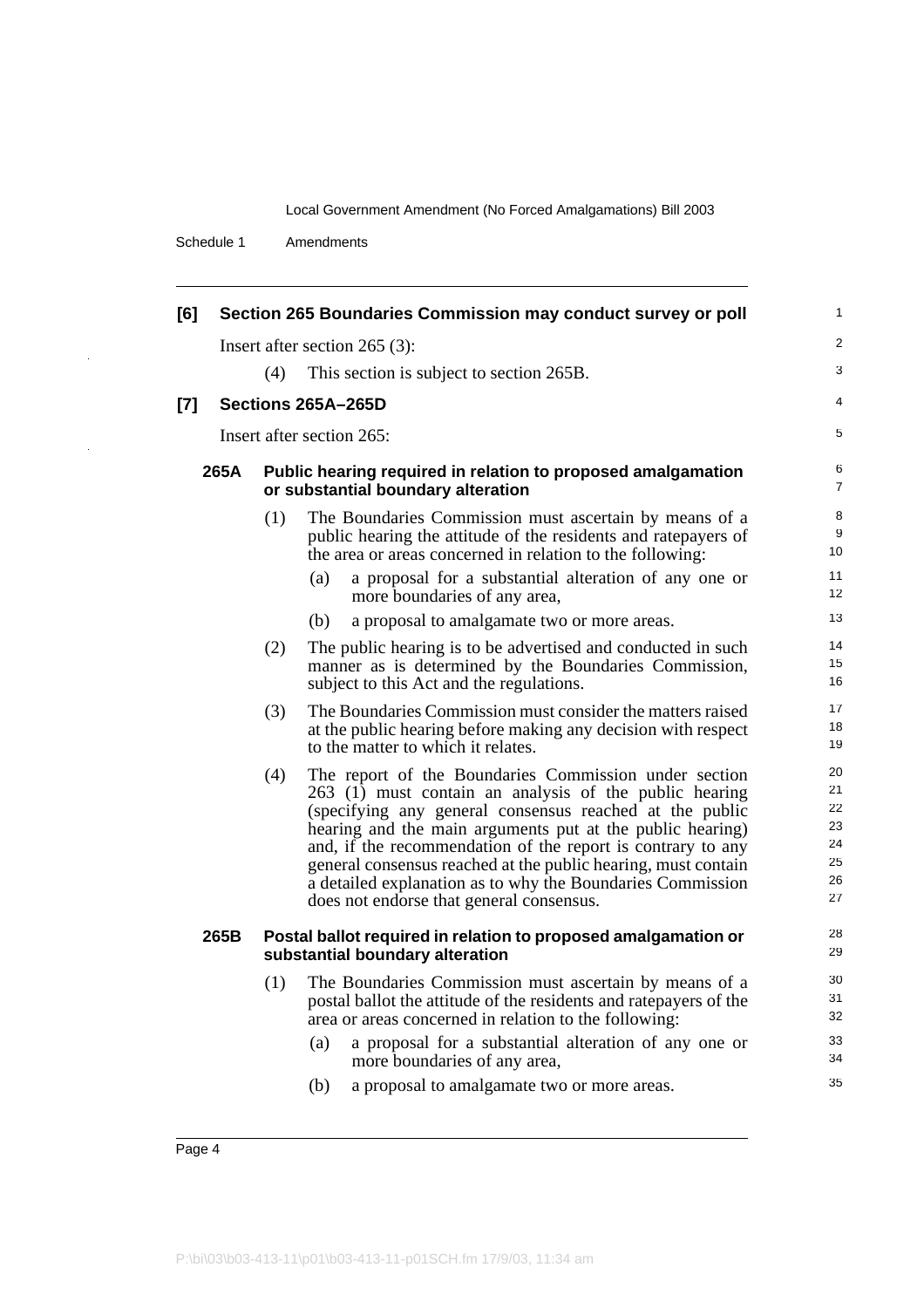Amendments Schedule 1

|      | (2)                                                            | The postal ballot is to be completed within 3 months after the<br>date on which the relevant proposal is referred to the<br>Boundaries Commission under section 218F.                                                                                                                                                                           | $\mathbf{1}$<br>$\overline{2}$<br>3    |  |  |
|------|----------------------------------------------------------------|-------------------------------------------------------------------------------------------------------------------------------------------------------------------------------------------------------------------------------------------------------------------------------------------------------------------------------------------------|----------------------------------------|--|--|
|      | (3)                                                            | The postal ballot is to be conducted in accordance with the<br>regulations.                                                                                                                                                                                                                                                                     | 4<br>5                                 |  |  |
|      | (4)                                                            | The Electoral Commissioner is to conduct the postal ballot<br>required by this section if the Boundaries Commission<br>requests the Electoral Commissioner to do so.                                                                                                                                                                            | 6<br>$\overline{7}$<br>8               |  |  |
|      | (5)                                                            | Expenses incurred by the Electoral Commissioner in<br>connection with the postal ballot are to be met by the<br>Boundaries Commission and are recoverable from the<br>Boundaries Commission as a debt owed to the Electoral<br>Commissioner as the holder of that office.                                                                       | 9<br>10 <sub>1</sub><br>11<br>12<br>13 |  |  |
| 265C | Roll of residents and ratepayers for purposes of postal ballot |                                                                                                                                                                                                                                                                                                                                                 |                                        |  |  |
|      | (1)                                                            | Part 1 (Who may vote?) of Chapter 10 applies in respect of a<br>postal ballot required by section 265B in the same way as it<br>applies in respect of an election of councillors for a ward.                                                                                                                                                    | 15<br>16<br>17                         |  |  |
|      | (2)                                                            | For that purpose, references to the relevant date in sections<br>269 and 271 are taken to be references to the closing date of<br>the postal ballot.                                                                                                                                                                                            | 18<br>19<br>20                         |  |  |
| 265D | Determination and effect of postal ballot                      |                                                                                                                                                                                                                                                                                                                                                 |                                        |  |  |
|      | (1)                                                            | The electors in a postal ballot conducted under section 265B<br>are taken to be in favour of the proposal the subject of the<br>postal ballot if a majority of the formal votes cast in each area<br>to which the proposal relates is in favour of the proposal. In<br>any other case, the electors are taken to have rejected the<br>proposal. | 22<br>23<br>24<br>25<br>26<br>27       |  |  |
|      | (2)                                                            | The Boundaries Commission must, as soon as practicable<br>after the postal ballot is determined, cause notice of the result<br>of the postal ballot to be published in a newspaper circulating<br>in the area to which the proposal the subject of the postal<br>ballot relates.                                                                | 28<br>29<br>30<br>31<br>32             |  |  |

Page 5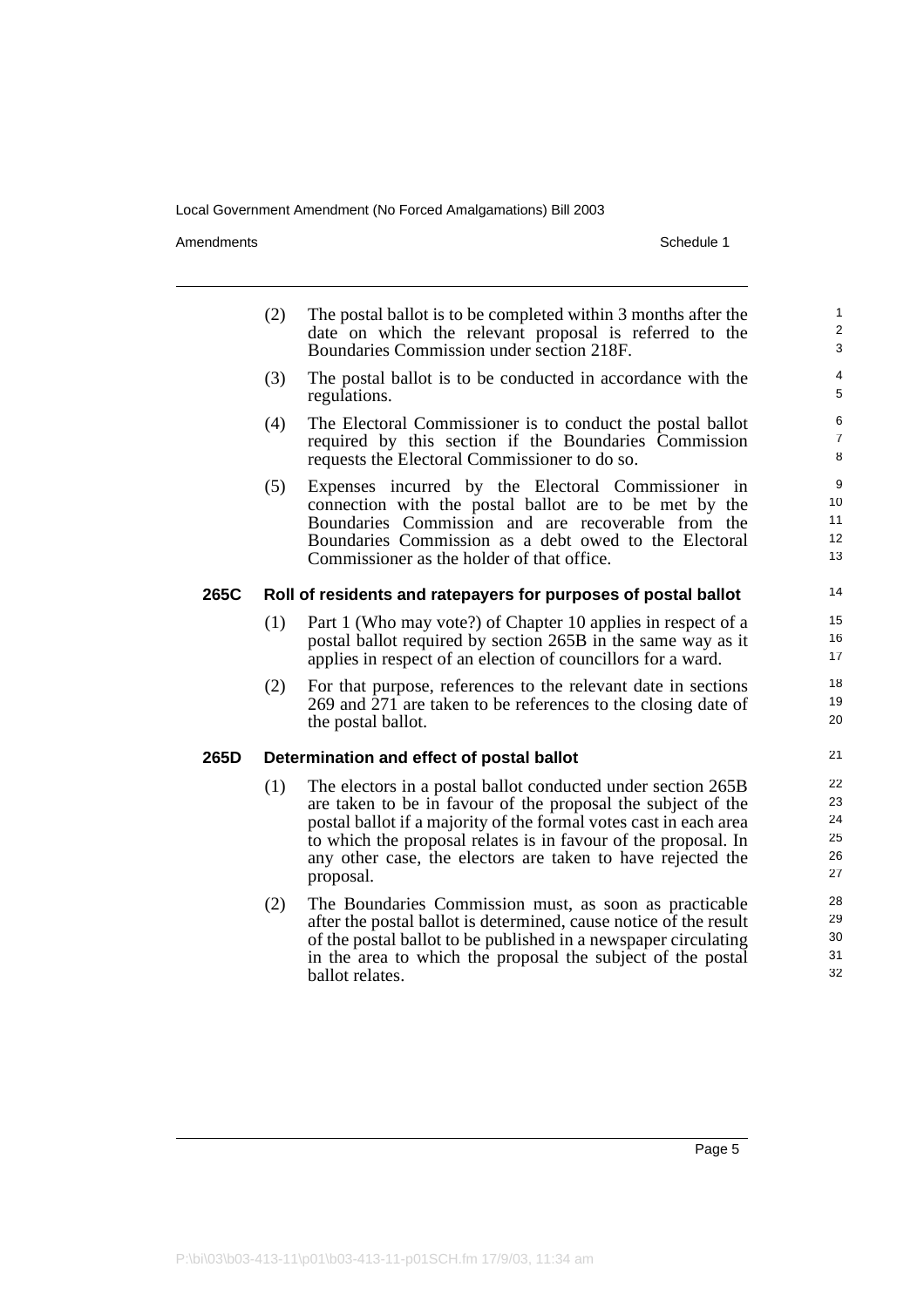Schedule 1 Amendments

|                                                                                                   | (3)               |          | The report of the Boundaries Commission under section<br>$263$ (1) must contain an analysis of the postal ballot<br>(specifying the result of the postal ballot) and, if the<br>recommendation of the report is contrary to the result of the<br>postal ballot, must contain a detailed explanation as to why<br>the Boundaries Commission does not endorse that result. | $\mathbf{1}$<br>$\overline{2}$<br>3<br>$\overline{\mathbf{4}}$<br>5<br>6 |
|---------------------------------------------------------------------------------------------------|-------------------|----------|--------------------------------------------------------------------------------------------------------------------------------------------------------------------------------------------------------------------------------------------------------------------------------------------------------------------------------------------------------------------------|--------------------------------------------------------------------------|
| [8]                                                                                               |                   |          | Schedule 8 Savings, transitional and other provisions consequent<br>on the enactment of other Acts                                                                                                                                                                                                                                                                       | $\overline{7}$<br>8                                                      |
|                                                                                                   |                   |          | Insert at the end of clause $1(1)$ :                                                                                                                                                                                                                                                                                                                                     | 9                                                                        |
|                                                                                                   |                   | Act 2003 | Local Government Amendment (No Forced Amalgamations)                                                                                                                                                                                                                                                                                                                     | 10<br>11                                                                 |
| [9]                                                                                               | <b>Schedule 8</b> |          |                                                                                                                                                                                                                                                                                                                                                                          | 12 <sup>°</sup>                                                          |
|                                                                                                   |                   |          | Insert at the end of the Schedule with appropriate Part and clause numbers:                                                                                                                                                                                                                                                                                              | 13                                                                       |
|                                                                                                   | <b>Part</b>       |          | Provisions consequent on enactment of<br><b>Local Government Amendment (No</b><br><b>Forced Amalgamations) Act 2003</b>                                                                                                                                                                                                                                                  | 14<br>15<br>16                                                           |
| Amending Act not to apply in respect of existing proposals for<br>boundary change or amalgamation |                   |          |                                                                                                                                                                                                                                                                                                                                                                          |                                                                          |
|                                                                                                   |                   |          |                                                                                                                                                                                                                                                                                                                                                                          |                                                                          |
|                                                                                                   |                   |          | A proposal:                                                                                                                                                                                                                                                                                                                                                              | 19                                                                       |
|                                                                                                   |                   | (a)      | that was made under section 218E before the date of<br>assent to the Local Government Amendment (No<br>Forced Amalgamations) Act 2003 (the <b>amending Act</b> ),<br>and                                                                                                                                                                                                 | 20<br>21<br>22<br>23                                                     |
|                                                                                                   |                   | (b)      | in respect of which, as at that date, the Minister has<br>neither made a recommendation to the Governor nor<br>declined to make a recommendation to the Governor,                                                                                                                                                                                                        | 24<br>25<br>26                                                           |
|                                                                                                   |                   |          | is to be dealt with under this Act as in force immediately<br>before the date of assent to the amending Act.                                                                                                                                                                                                                                                             | 27<br>28                                                                 |